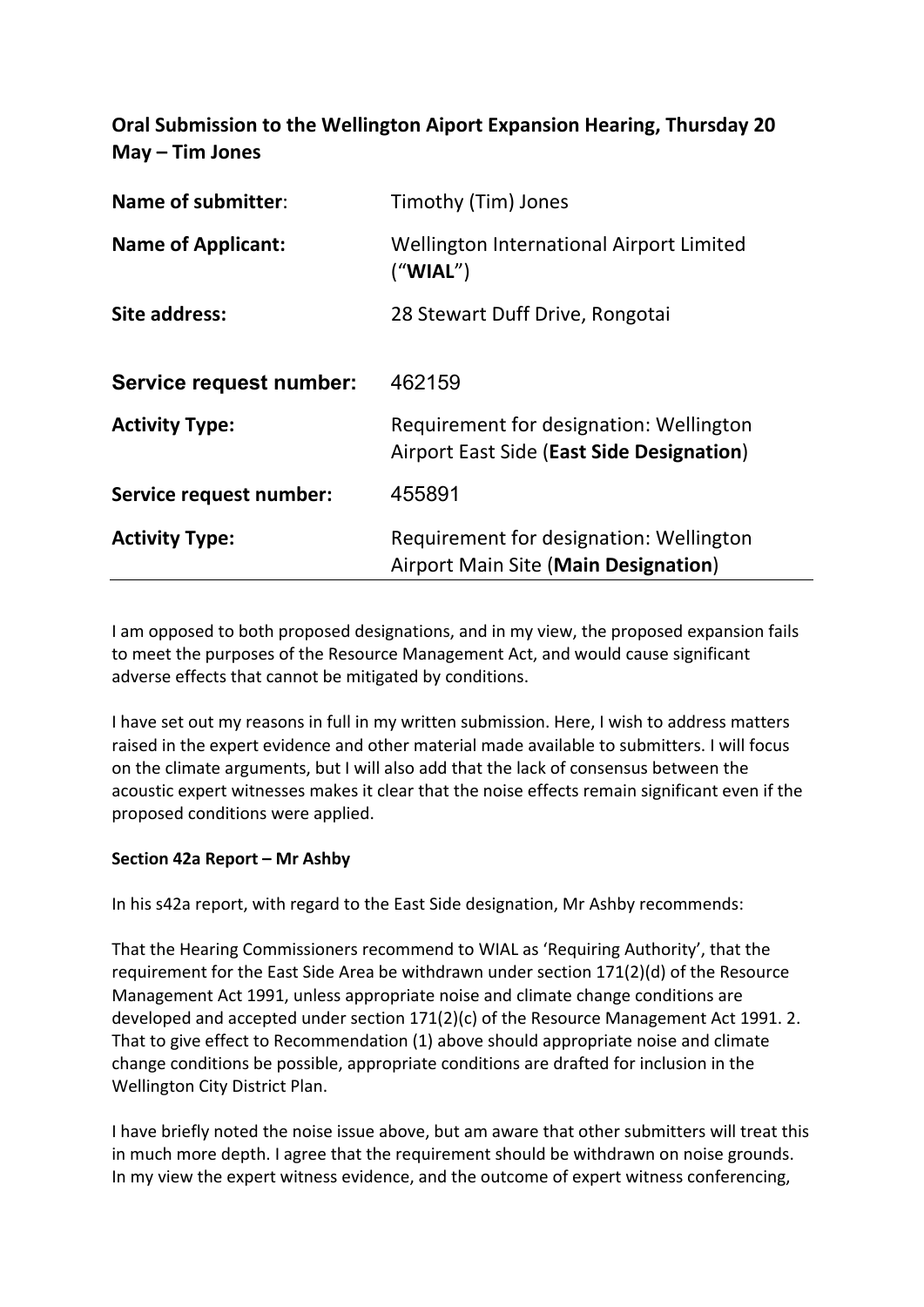have shown that conditions cannot be developed to mitgate the significant adverse noise effects.

I further agree with Mr Ashby that the application should be withdrawn on climate grounds, but I disagree that the proposed condition – or indeed any condition of the type proposed – can mitigate these effects.

As a result of the expert witness conferencing between Mr Ashby and Mr Kyle, appearing for WIAL, the witnesses agreed that the purposes of both designations should be expanded to make it clear that the development of "sustainable infrastructure" should be provided for, and this joint witness statement goes on to say:

"By sustainable infrastructure, we mean facilities that support the move towards decarbonisation of the Airport's own activities, and also those which support the decarbonisation efforts of third parties". (p. 3)

When it comes to aviation, the emissions from the airport's own operations are a very small fraction of the emissions from third parties, such as the aircraft and airlines that use the airport. The evidence of Mr Conway, for WIAL, makes it clear that aviation is over a decade away from making any meaningful reduction in emissions, and many decades away from decarbonisation.

As Ms Dewar notes in her legal submission for the applicant, the Panel is empowered under section 5ZN of the "Zero Carbon Act" to take climate change targets and emissions reductions plans into account.

## **Evidence of Mr Conway**

Mr Conway's evidence for WIAL on the future of aviation devotes considerable attention to various options for the partial or full decarbonisation of aviation. His evidence makes it very clear that any significant reduction in emissions from aviation is decades away. For example:

38. There is no evidence to suggest that battery electric aircraft will be realistic for the majority of the world's airlines until the mid-2030s and beyond (pp. 9-10)

46-47 Even though some aircraft manufacturers like Airbus believe hydrogen aircraft could be available as early as 2035, there are likely to be limitations on the extent to which liquid hydrogen can be used for aviation. ... ... To become a viable solution for all market segments, hydrogen aircraft will need another breakthrough with the airframe design to compensate the higher volume required to store liquid hydrogen. (p. 11)

Mr Conway's evidence shows that any expansion of Wellington airport, as proposed in these designations, will lead to an increase in emissions if carried out before the mid-2030s, at the very earliest.

## **Evidence of Mr Sapsford**